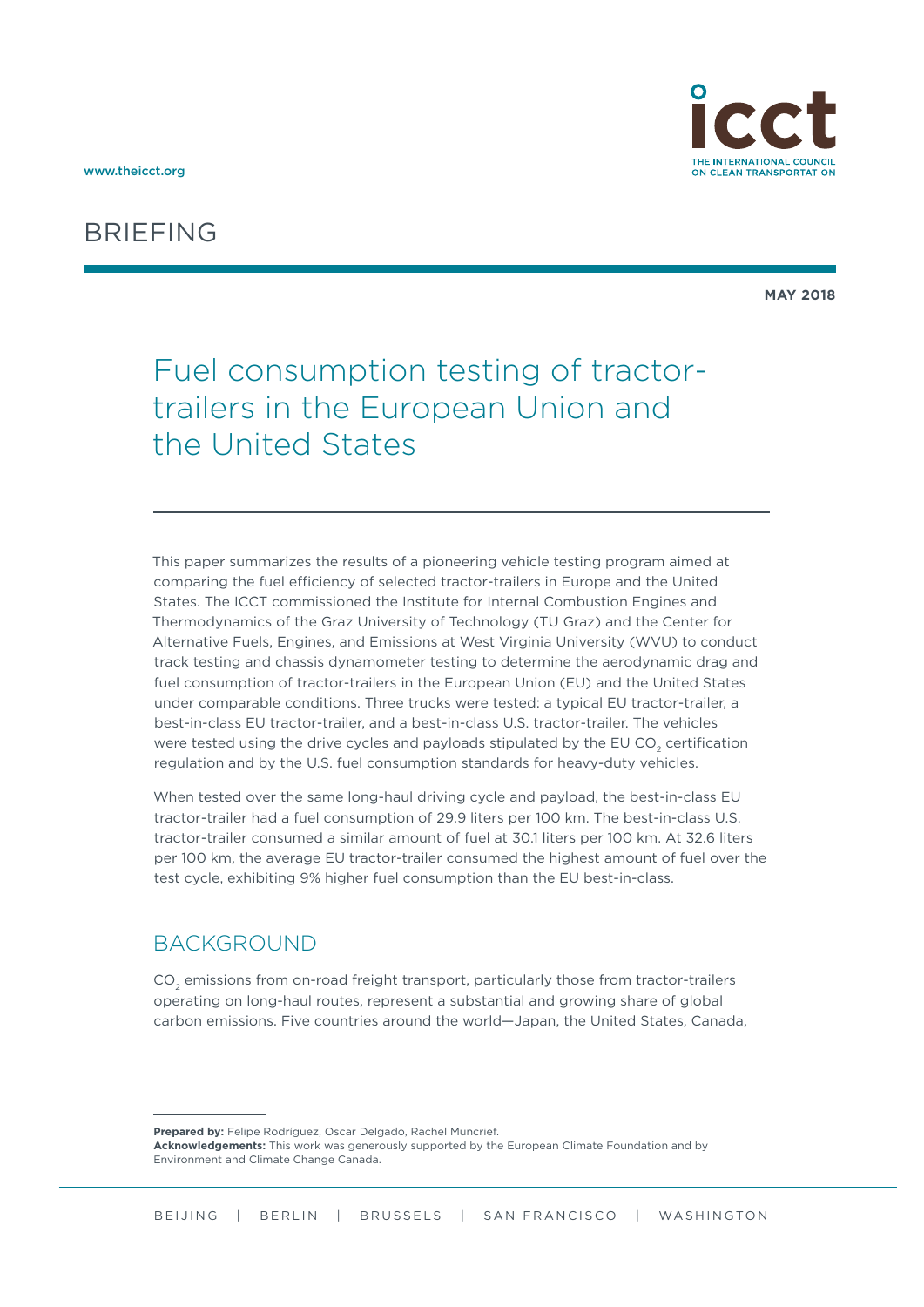China, and India-now have CO<sub>2</sub> or efficiency standards for heavy-duty vehicles (HDVs). The EU plans to release a regulatory proposal setting CO<sub>2</sub> limits for HDVs in early 2018.<sup>1</sup>

Available data<sup>2</sup> suggest that the average fuel efficiency of tractor-trailers in Europe has remained relatively constant over the past decade in the absence of regulatory targets. Before the introduction of HDV fuel efficiency standards in the United States, the U.S. fleet also showed stagnating average fuel consumption improvements.<sup>3</sup> The U.S. HDV fuel efficiency standards, first introduced in 2011<sup>4</sup> and updated in 2016,<sup>5</sup> set mandatory targets for improving the fuel consumption of the HDV fleet and created incentives for research and development of fuel-saving technologies and their deployment into the vehicle fleet. The U.S. HDV fuel efficiency standards aim for new tractor-trailers in 2027 to offer fuel consumption reductions of approximately 50%, relative to a 2010 baseline.

Publicly available literature on tractor-trailer fuel consumption in the EU is scarce. The data available in regulatory documents in the United States are constrained to the U.S. test cycles and payloads; thus, they do not allow a direct comparison to other regions. The vehicle testing commissioned by the ICCT allows such a direct comparison by testing tractor-trailers over the same set of driving cycles and payloads in a controlled laboratory environment, following strict test procedures.

To analyze the fuel consumption of tractor-trailers and understand the differences between regions, it is useful to consider fuel consumption as the product of the powertrain efficiency (i.e., combined efficiency of engine, transmission, and axles) and the road-load energy demand (i.e., combined effect of aerodynamic drag, rolling resistance, inertial forces, and road grade). The powertrain efficiency can be expressed as the fuel consumption, in grams, necessary to provide a unit of work at the wheel hub, in kilowatt-hours, as measured on the chassis dynamometer. This metric is called the powertrain *brake specific fuel consumption* (BSFC). This approach is shown in the equation below.

Fuel consumption [g] = Powertrain BSFC  $\left[\begin{array}{c} g \ \hline \text{KWh}_{\text{wheel}} \end{array}\right]$  × Road-load energy [kWh<sub>wheel</sub>]

The key component dictating the powertrain BSFC is the engine. Likewise, the engine efficiency can be quantified as the required fuel mass to be burned to provide a unit of engine work. The mechanical efficiencies of the transmission and drive axle also play an important role in the powertrain efficiency. The relation between these metrics is shown in the expression below.

> Powertrain BSFC  $\left[\frac{g}{kWh_{\text{wheel}}} \right] = \frac{Engine BSFC \left[\frac{g}{kWh_{\text{target}}} \right]}{Transmission eff. [%] \times Axle eff [%]}$ Engine BSFC  $\left[\frac{g}{\text{kWh}_{\text{engine}}}\right]$

<sup>1</sup> European Commission, "Europe on the Move: An Agenda for a Socially Fair Transition Towards Clean, Competitive and Connected Mobility for All" (Communication from the Commission to the European Parliament, the Council, the European Economic and Social Committee and the Committee of the Regions, May 31, 2017); [http://eur-lex.europa.eu/legal-content/EN/TXT/?uri=CELEX:52017DC0283.](http://eur-lex.europa.eu/legal-content/EN/TXT/?uri=CELEX:52017DC0283)

<sup>2</sup> Rachel Muncrief, "Shell Game? Debating Real-World Fuel Consumption Trends for Heavy-Duty Vehicles in Europe" (ICCT Staff Blog, April 24, 2017); [www.theicct.org/blogs/staff/debating-EU-HDV-real-world-fuel](www.theicct.org/blogs/staff/debating-EU-HDV-real-world-fuel-consumption-trends)[consumption-trends.](www.theicct.org/blogs/staff/debating-EU-HDV-real-world-fuel-consumption-trends)

<sup>3</sup> Stacy C. Davis, Susan E. Williams, and Robert G. Boundy, "Transportation Energy Data Book—Edition 36" (Oak Ridge National Laboratory, December 1, 2017); <http://cta.ornl.gov/data/download36.shtml>.

<sup>4</sup> U.S. Environmental Protection Agency (EPA) and U.S. Department of Transportation (DOT), "Greenhouse Gas Emissions Standards and Fuel Efficiency Standards for Medium- and Heavy-Duty Engines and Vehicles; Final Rule" (Federal Register, Vol. 76, No. 179, September 15, 2011); [www.gpo.gov/fdsys/pkg/FR-2011-09-15/](www.gpo.gov/fdsys/pkg/FR-2011-09-15/pdf/2011-20740.pdf) [pdf/2011-20740.pdf](www.gpo.gov/fdsys/pkg/FR-2011-09-15/pdf/2011-20740.pdf).

<sup>5</sup> U.S. EPA and U.S. DOT, "Final Rule: Greenhouse Gas Emissions and Fuel Efficiency Standards for Mediumand Heavy-Duty Engines and Vehicles—Phase 2" (Federal Register, Vol. 81, No. 206, October 25, 2016); [www.gpo.gov/fdsys/pkg/FR-2016-10-25/pdf/2016-21203.pdf.](www.gpo.gov/fdsys/pkg/FR-2016-10-25/pdf/2016-21203.pdf)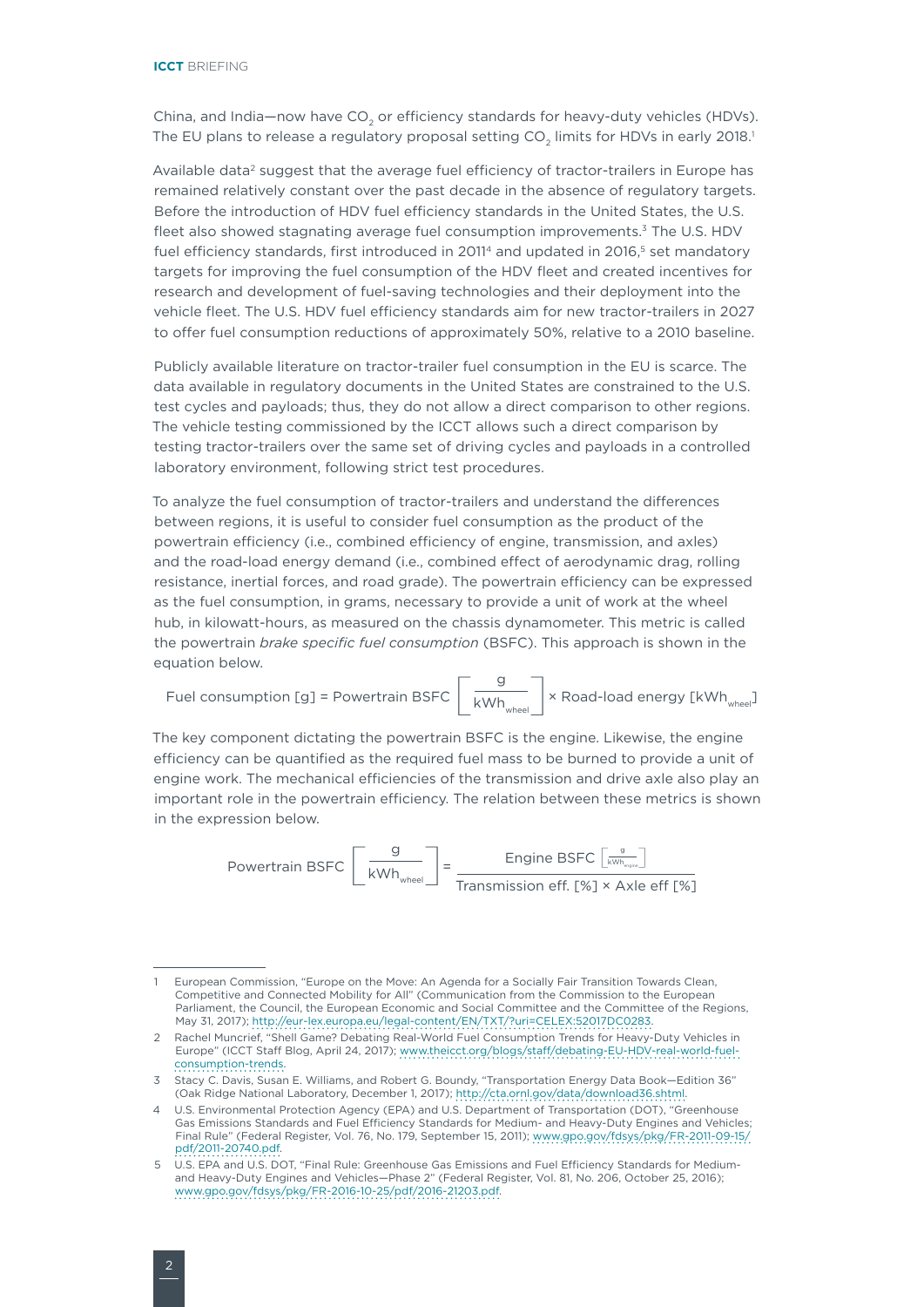The road-load energy is the sum of the forces opposing the movement of the vehicle multiplied by the distance traveled. It can be divided into four main categories according to origin: aerodynamic drag, rolling resistance, road grade, and inertial forces. The aerodynamic drag force is mainly a function of the vehicle geometry and the square of the vehicle speed. The rolling resistance force depends mainly on the vehicle mass and the rolling resistance coefficient of the vehicle's tires. The road grade force is a function of the road inclination and the vehicle mass. Lastly, the inertial forces depend on the vehicle mass and the acceleration imposed by the driving cycle. These forces are illustrated in [Figure](#page-2-0) 1.



**Figure 1.** Road-load forces acting on a tractor-trailer.

<span id="page-2-0"></span>The testing program was designed to evaluate the fuel consumption performance of the complete vehicles, as well as to understand the differences in road-load energy demand and powertrain efficiency between the tested tractor-trailers. Special emphasis was placed on the aerodynamic drag and engine efficiency determinations. The fuel efficiency results summarized in the following sections refer to the EU Long Haul cycle, the corresponding regulatory payload, and the air drag testing procedure as defined in the EU regulations.<sup>6</sup> The complete set of results—including the aerodynamic drag determination (based on the U.S. regulation) and fuel consumption measurements over a wider set of regulatory boundary conditions for the EU and the United States—can be found in the Annex to this document and in the corresponding technical reports of TU Graz<sup>7</sup> (for the EU trucks) and WVU<sup>8</sup> (for the U.S. tractor-trailer).

Because the market characteristics and regulatory boundary conditions can have a direct impact on the powertrain efficiency and road-load energy demand, Table 1 summarizes the impact of the regional differences on tractor-trailer fuel consumption. The testing program was designed to minimize the impact of these differences on the comparison, thereby allowing us to study the impact of vehicle technology on fuel consumption.

<sup>6</sup> European Commission, "Commission Regulation (EU) 2017/2400 of 12 December 2017 Implementing Regulation (EC) No 595/2009 of the European Parliament and of the Council as Regards the Determination of the CO<sub>2</sub> Emissions and Fuel Consumption of Heavy-Duty Vehicles and Amending Directive 2007/46/ EC of the European Parliament and of the Council and Commission Regulation (EU) No 582/2011," Official Journal of the European Union L 349 (December 29, 2017); [http://eur-lex.europa.eu/legal-content/EN/](http://eur-lex.europa.eu/legal-content/EN/TXT/?uri=OJ:L:2017:349:TOC) [TXT/?uri=OJ:L:2017:349:TOC.](http://eur-lex.europa.eu/legal-content/EN/TXT/?uri=OJ:L:2017:349:TOC)

<sup>7</sup> Martin Rexeis, Martin Röck, and Stefan Hausberger, "Comparison of Fuel Consumption and Emissions for Representative Heavy-Duty Vehicles in Europe" (Technische Universität Graz, March 2018); <www.theicct.org/publications/HDV-EU-fuel-consumption-and-emissions-comparison>.

<sup>8</sup> Thiruvengadam, Arvind, Marc Besch, Berk Demirgok, Dan Carder, and Cem Baki. "Fuel Consumption and Emissions Testing of a Best-in-Class Tractor-Trailer in the US." (West Virginia University, May 2018); <www.theicct.org/publications/HDV-US-best-in-class-fuel-consumption-testing>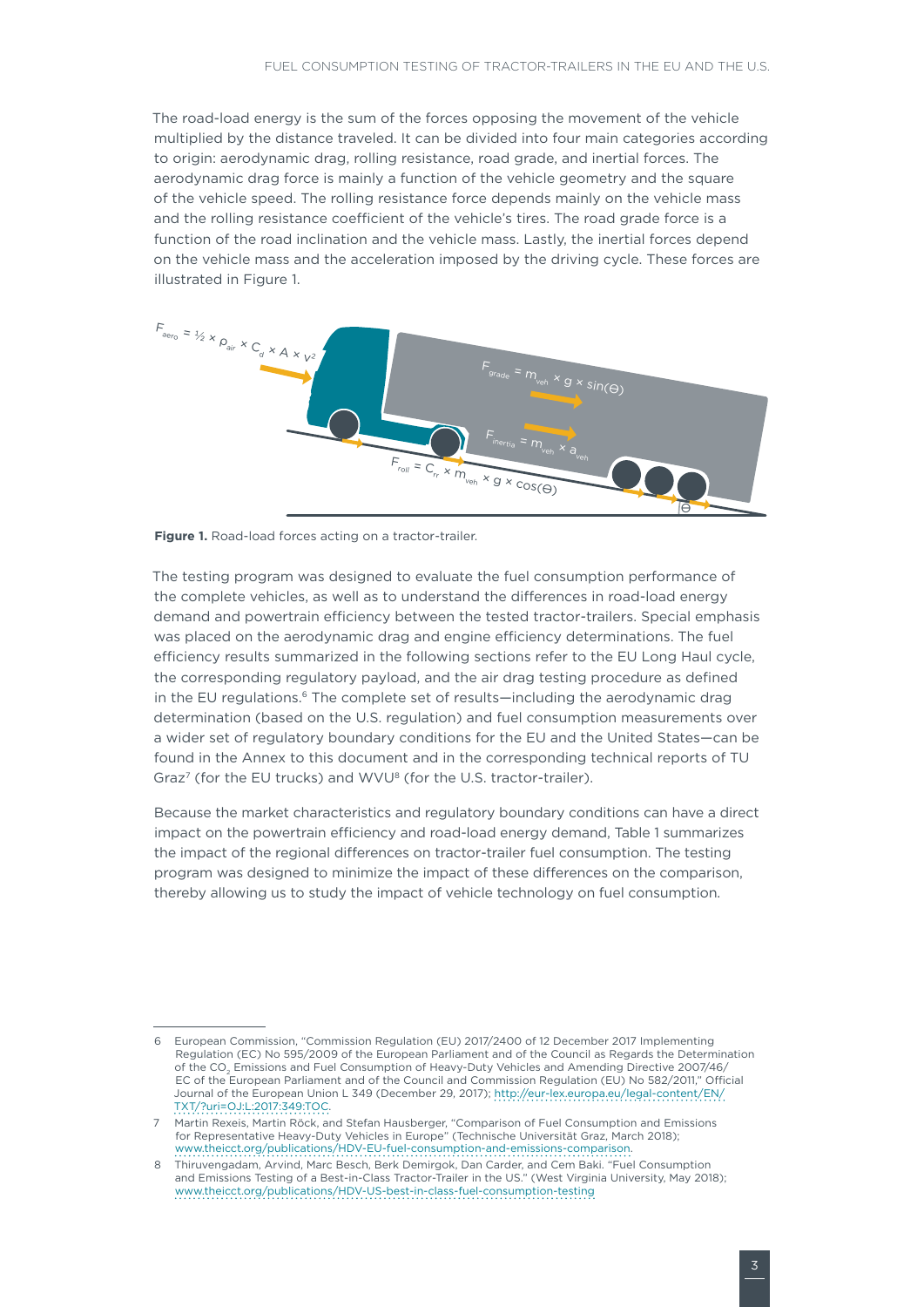|                         |                              | <b>General remarks</b>                                                                                                                    | <b>EU</b>                                                                                                                                                                                                                                                                                                                                                   | <b>United States</b>                                                                                                                                                                                                                                                                                                                                   |  |
|-------------------------|------------------------------|-------------------------------------------------------------------------------------------------------------------------------------------|-------------------------------------------------------------------------------------------------------------------------------------------------------------------------------------------------------------------------------------------------------------------------------------------------------------------------------------------------------------|--------------------------------------------------------------------------------------------------------------------------------------------------------------------------------------------------------------------------------------------------------------------------------------------------------------------------------------------------------|--|
| Powertrain efficiency   | <b>Engine</b>                | The pollution control<br>systems necessary to<br>comply with emissions<br>standards have an impact<br>on the engine's fuel<br>consumption | • Typical configuration:<br>6-cylinder, 13-liter engine<br>• The $NO_x$ limit under the Euro VI<br>regulation is 0.4 g/kWh                                                                                                                                                                                                                                  | • Typical configuration: 6-cylinder,<br>15-liter engine<br>• The $NO_x$ limit under the U.S.<br>2010 regulation is 0.27 g/kWh<br>• Engine efficiency standards are<br>in place                                                                                                                                                                         |  |
|                         | <b>Transmission</b>          | The shifting strategy and<br>mechanical efficiency<br>of the gear sets directly<br>affects fuel consumption                               | • Typical configuration:<br>Automated manual<br>transmission with 12 gears in<br>geometric progression, and<br>direct drive in the 12th gear                                                                                                                                                                                                                | • Typical configuration: Manual<br>transmission with 10 gears, and<br>direct drive in the 9th gear                                                                                                                                                                                                                                                     |  |
|                         | <b>Axles</b>                 | Fuel efficiency is affected<br>by the number of<br>driven axles and by the<br>mechanical efficiency of<br>the differentials               | • Typical tractor configuration:<br>Two axles, one driven (i.e., 4x2)<br>• Typical trailer configuration:<br>Three axles                                                                                                                                                                                                                                    | • Typical tractor configuration:<br>Three axles, two driven ( <i>i.e.</i> , 6x4)<br>• Typical trailer configuration: Two<br>axles                                                                                                                                                                                                                      |  |
| Road-load energy demand | Air drag                     | Aerodynamic drag force<br>is the product of the<br>air drag coefficient, the<br>frontal area, and the<br>square of vehicle speed          | • The regulatory Long Haul<br>cycle has a maximum speed of<br>85 km/hour<br>• Length limitations apply from<br>the front of the tractor to the<br>rear of the trailer; to maximize<br>cargo volume, tractor length is<br>minimized, resulting in cab-<br>over-engine designs. (See<br>Figure 2)<br>• Air drag is measured using EU's<br>constant-speed test | • The regulatory constant speed<br>cycles with grade are run at<br>88.5 km/hour (55 mph) and<br>105 km/hour (65 mph)<br>• Length limitations only apply<br>to trailers, allowing elongated<br>tractor designs. (See Figure 2)<br>• Air drag is measured using the<br>U.S. coast-down procedure<br>• Trailer side skirts have a high<br>market adoption |  |
|                         | <b>Rolling</b><br>resistance | Rolling resistance force<br>is the product of rolling<br>resistance coefficient and<br>vehicle weight                                     | • See below for vehicle mass<br>• Typical tire dimension:<br>315/70 R22.5                                                                                                                                                                                                                                                                                   | • See below for vehicle mass<br>• Typical tire dimension:<br>295/75 R22.5                                                                                                                                                                                                                                                                              |  |
|                         | <b>Inertial</b><br>forces    | Product of vehicle mass<br>and vehicle acceleration                                                                                       | • Maximum GVW (gross vehicle<br>weight) of 40 tonnes, with a<br>13.6-m trailer and 92.5 $m3$ of<br>volume<br>• Typical cargo is volume-limited,<br>resulting in actual GVWs<br>significantly lower than the<br>maximum<br>• Regulatory payload over the<br>long-haul cycle is 19.3 tonnes                                                                   | • Maximum GVW of 36.3 tonnes,<br>with a 16-m trailer and 112 $m3$ of<br>volume<br>• Typical cargo is volume-limited;<br>however, larger trailers result in<br>typical payloads higher than in<br>the EU, despite lower maximum<br><b>GVW</b><br>• Regulatory payload over the<br>long-haul cycle is 17.2 tonnes                                        |  |
|                         | <b>Road grade</b>            | Dependent on vehicle<br>mass and road inclination                                                                                         | • See above for vehicle mass<br>• Maximum road grade of 6.6%<br>over the Long Haul cycle                                                                                                                                                                                                                                                                    | • See above for vehicle mass<br>• Maximum road grade of 5% over<br>the 55- and 65-mph constant-<br>speed cycles                                                                                                                                                                                                                                        |  |

**Table 1.** Impact of regional differences between the EU and the United States on tractor-trailer fuel consumption.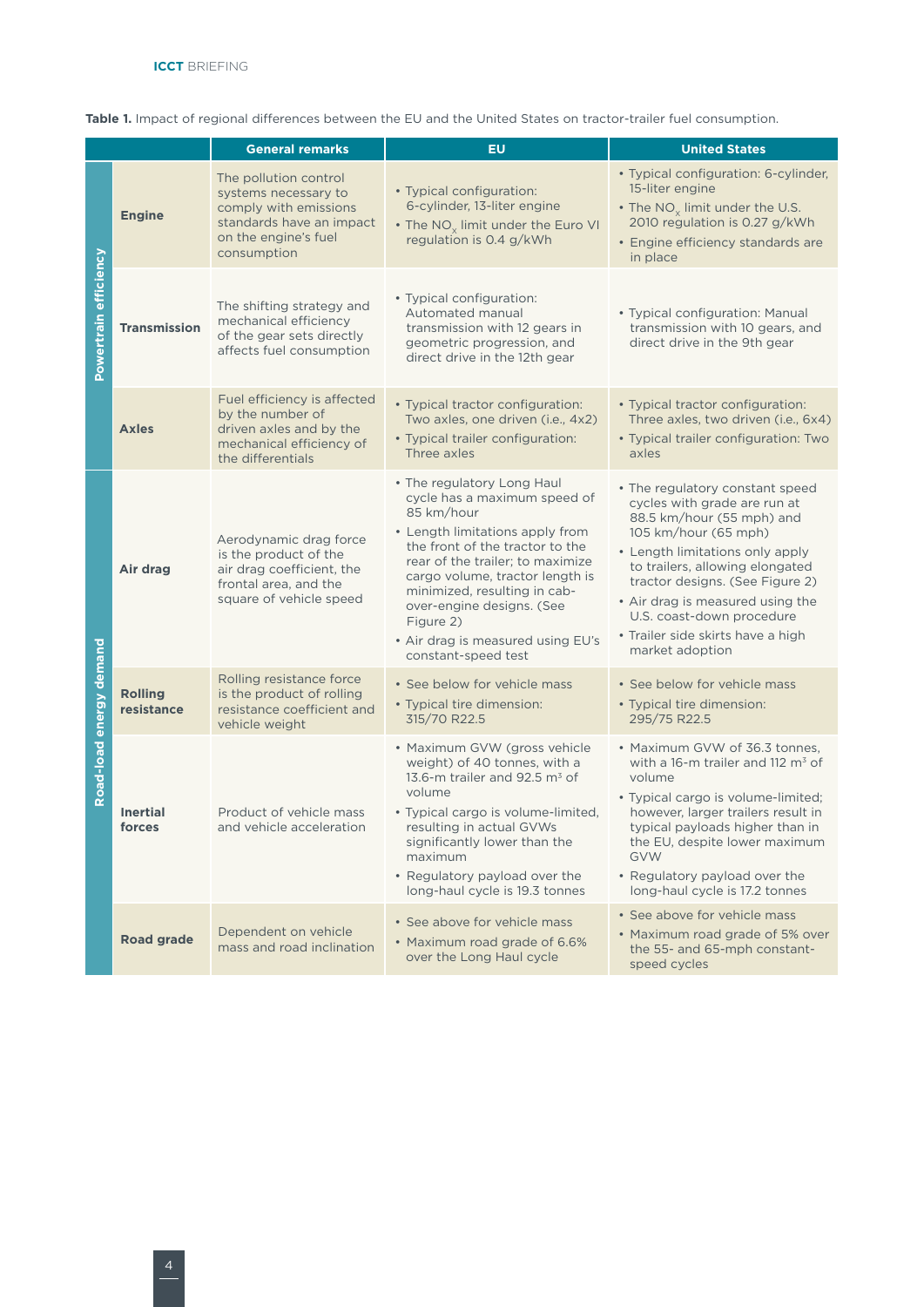## **VEHICLES TESTED**

Three tractor-trailers were tested, corresponding to a pair of best-in-class (BIC) vehicles, one from each market, and a typical European tractor-trailer. The BIC tractor-trailers were specified with the support of an original equipment manufacturer (OEM) with substantial market presence in both the EU and U.S. markets; this OEM also helped to procure the vehicles for testing. The typical EU tractor-trailer (AVG-EU) was specified using vehicle registration and technology adoption data<sup>9</sup> in an attempt to match, to the extent possible, the average specifications found in the available data. The vehicle specifications are shown in Table 2.

The BIC vehicle selection in the United States (BIC-US) was constrained by the model year of the BIC truck in the EU, which was selected and tested first. To achieve a fair and direct comparison, it was decided that the selected U.S. tractor-trailer should represent the best-available technology in the year 2015, and not the best technology of the manufacturer for model year 2018 (MY2018). The fuel consumption of a 2015 BIC-US is expected to be higher than its MY2018 counterpart because of the engine and vehicle efficiency improvements mandated by the U.S. greenhouse gas (GHG) Phase 1 standards for 2017. For the particular OEM used in this testing project, the 2017 upgrades include improvements in engine efficiency, cabin design, aerodynamics, transmission and axle efficiency, and powertrain management. The difference between the 2015 BIC-US truck tested and the current best effort of the OEM is approximately 8% in fuel efficiency.<sup>10</sup>



**Figure 2.** Examples of tractor-trailers in the EU (left) and United States (right). The images are for illustration purposes only and do not correspond to the actual vehicles tested.

<sup>9</sup> Vehicle registration data for 2016 supplied by IHS Global SA. HDV technology adoption data for 2015 provided by Knibb, Gormezano & Partners.

<sup>10</sup> Internal communication with the OEM.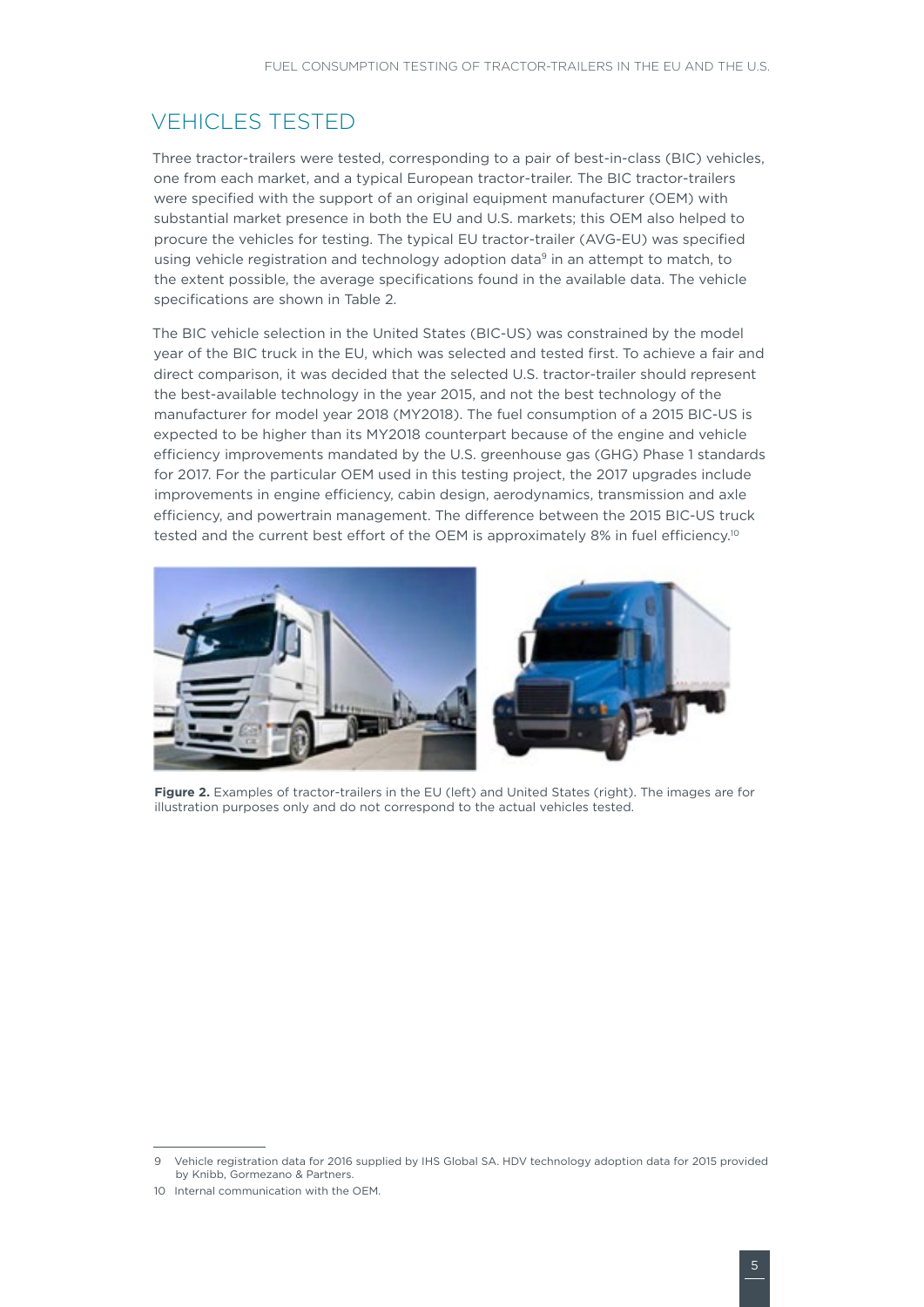|  | Table 2. Specifications of the tractor-trailers tested. |  |
|--|---------------------------------------------------------|--|
|  |                                                         |  |

|                                      | <b>BIC-US</b>                                                                                                                                                                                                                      | <b>BIC-EU</b>                                                                                                                                                                                                                                                                                                                    | <b>AVG-EU</b>                                                                                                                                                                                                |  |  |  |  |
|--------------------------------------|------------------------------------------------------------------------------------------------------------------------------------------------------------------------------------------------------------------------------------|----------------------------------------------------------------------------------------------------------------------------------------------------------------------------------------------------------------------------------------------------------------------------------------------------------------------------------|--------------------------------------------------------------------------------------------------------------------------------------------------------------------------------------------------------------|--|--|--|--|
| <b>Axle configuration</b>            | 6x4                                                                                                                                                                                                                                | 4x2                                                                                                                                                                                                                                                                                                                              | 4x2                                                                                                                                                                                                          |  |  |  |  |
| <b>Cabin type</b>                    |                                                                                                                                                                                                                                    |                                                                                                                                                                                                                                                                                                                                  |                                                                                                                                                                                                              |  |  |  |  |
| <b>Registration year</b>             | 2015                                                                                                                                                                                                                               | 2015                                                                                                                                                                                                                                                                                                                             | 2014                                                                                                                                                                                                         |  |  |  |  |
| <b>Trailer type</b>                  | • 2 axles, compliant<br>with U.S. GHG Phase<br>2 regulation for<br>aerodynamic testing;<br>trailer with side skirts                                                                                                                | • 3 axles, compliant with<br>EU $CO2$ certification<br>regulation for<br>aerodynamic testing;<br>trailer without side skirts                                                                                                                                                                                                     | • 3 axles, compliant with<br>EU $CO2$ certification<br>regulation for<br>aerodynamic testing;<br>trailer without side skirts                                                                                 |  |  |  |  |
| <b>Engine rated power</b>            | 300 to 330 kW                                                                                                                                                                                                                      | 300 to 330 kW                                                                                                                                                                                                                                                                                                                    | 300 to 330 kW                                                                                                                                                                                                |  |  |  |  |
| <b>Engine rated torque</b>           | 2100 to 2400 Nm                                                                                                                                                                                                                    | 2100 to 2400 Nm                                                                                                                                                                                                                                                                                                                  | 2100 to 2400 Nm                                                                                                                                                                                              |  |  |  |  |
| <b>Number of cylinders</b>           | 6 cylinders, inline                                                                                                                                                                                                                | 6 cylinders, inline                                                                                                                                                                                                                                                                                                              | 6 cylinders, inline                                                                                                                                                                                          |  |  |  |  |
| <b>Engine capacity</b>               | 14 to 15 liters                                                                                                                                                                                                                    | 12 to 13 liters                                                                                                                                                                                                                                                                                                                  | 12 to 13 liters                                                                                                                                                                                              |  |  |  |  |
| <b>Engine technology</b><br>features | • Common-rail injection<br>with up to 2600 bar<br>injection pressure, and<br>injection rate shaping<br>• 18.5:1 compression ratio<br>• Single-stage, fixed-<br>geometry, asymmetric<br>turbocharger<br>• Direct-charge air cooling | • Common-rail injection<br>with up to 2700 bar<br>injection pressure, and<br>injection rate shaping<br>• 18.3:1 compression ratio<br>· Single-stage, fixed-<br>geometry, asymmetric<br>turbocharger<br>• Direct-charge air cooling<br>• Top torque: Higher<br>torque at low engine<br>speeds on 12th gear<br>• Reduced EGR rates | • Common-rail injection<br>with 1800 bar injection<br>pressure<br>• 18:1 compression ratio<br>• 2-stage turbocharging<br>· Indirect-charge air<br>cooling<br>• High EGR rates for NO <sub>v</sub><br>control |  |  |  |  |
| <b>Emission standard</b>             | <b>U.S. 2010</b>                                                                                                                                                                                                                   | <b>EURO VI</b>                                                                                                                                                                                                                                                                                                                   | <b>EURO VI</b>                                                                                                                                                                                               |  |  |  |  |
| <b>Emissions control</b>             | EGR, DOC, DPF, SCR                                                                                                                                                                                                                 |                                                                                                                                                                                                                                                                                                                                  |                                                                                                                                                                                                              |  |  |  |  |
| <b>Transmission type</b>             | Automated manual transmission (AMT)                                                                                                                                                                                                |                                                                                                                                                                                                                                                                                                                                  |                                                                                                                                                                                                              |  |  |  |  |
| <b>Number of gears</b>               | 12                                                                                                                                                                                                                                 |                                                                                                                                                                                                                                                                                                                                  |                                                                                                                                                                                                              |  |  |  |  |
| Direct drive gear                    | 12 <sup>th</sup>                                                                                                                                                                                                                   |                                                                                                                                                                                                                                                                                                                                  |                                                                                                                                                                                                              |  |  |  |  |
| <b>Axle ratio</b>                    | 2.41                                                                                                                                                                                                                               | 2.53                                                                                                                                                                                                                                                                                                                             | 2.53                                                                                                                                                                                                         |  |  |  |  |
| <b>Aerodynamics</b>                  | • Aero package<br>(roof spoiler, side flaps,<br>side panels)                                                                                                                                                                       | • Aero package<br>(roof spoiler, side flaps,<br>side panels)                                                                                                                                                                                                                                                                     | • Aero package<br>(roof spoiler, side flaps)                                                                                                                                                                 |  |  |  |  |
| <b>Engine cooling</b>                | • Belt-driven clutched fan<br>• Variable-speed water<br>pump                                                                                                                                                                       | · Belt-driven fan,<br>electronically controlled<br>visco-clutch                                                                                                                                                                                                                                                                  | • Transmission-driven fan,<br>electronically controlled<br>visco-clutch                                                                                                                                      |  |  |  |  |
| <b>Steering system</b>               | • Fixed displacement                                                                                                                                                                                                               | · Variable displacement,<br>mechanically controlled                                                                                                                                                                                                                                                                              | • Fixed displacement                                                                                                                                                                                         |  |  |  |  |
| <b>Pneumatic system</b>              | • Medium-supply<br>single-stage                                                                                                                                                                                                    | · Clutched, medium-<br>supply two-stage with<br>energy-saving system<br>and air management<br>system                                                                                                                                                                                                                             | • Medium-supply<br>single-stage                                                                                                                                                                              |  |  |  |  |

EGR: exhaust gas recirculation, DOC: diesel oxidation catalyst, DPF: diesel particulate filter, SCR: selective catalytic reduction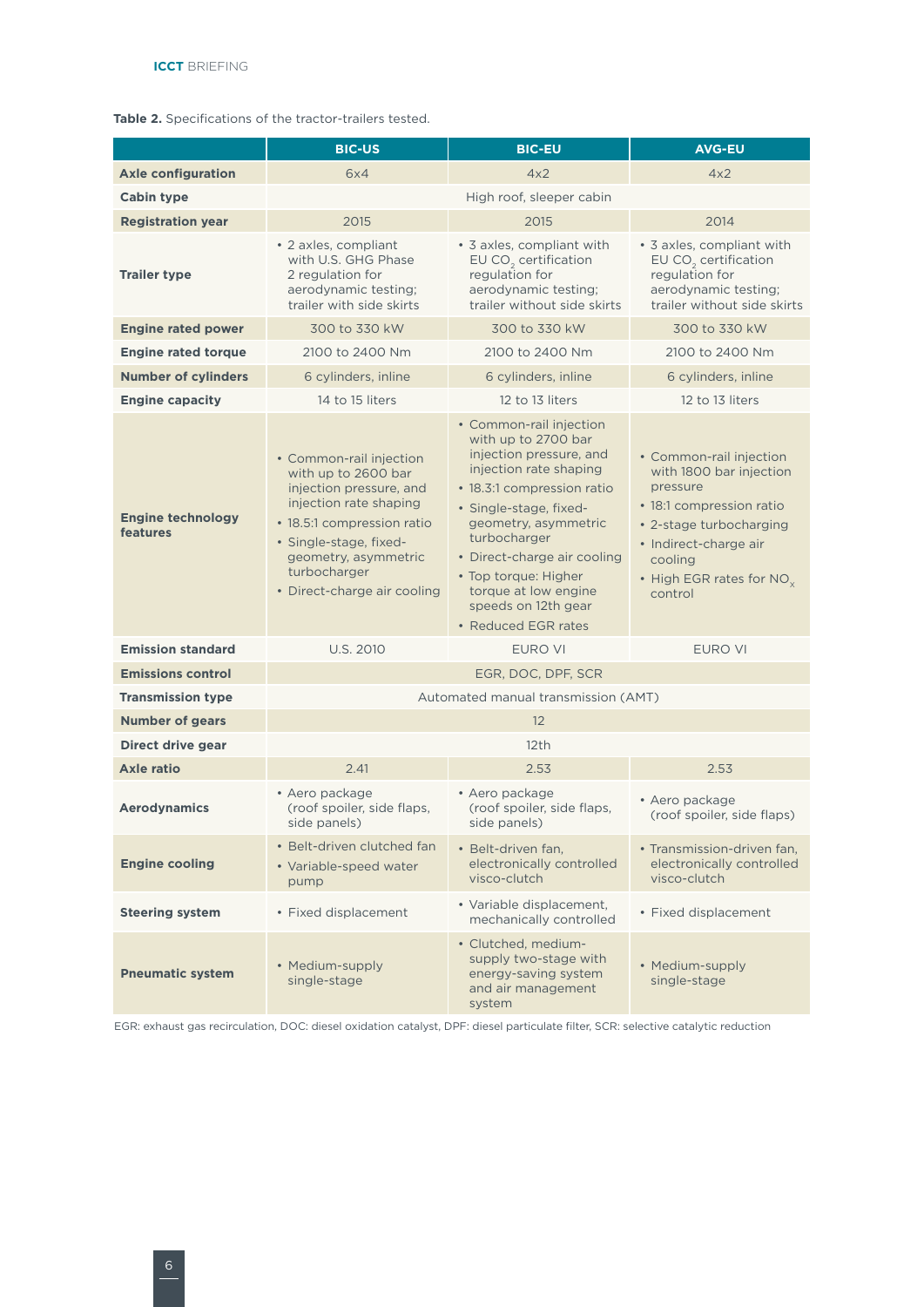## TESTING METHODOLOGY

The fuel consumption of the vehicles was measured via chassis dynamometer testing. To emulate vehicle operation conditions on the chassis dynamometer, it is necessary to determine the road-load forces that must be applied to the wheel over the driving cycle. As already mentioned, the road-load energy demand is the combined effect of aerodynamic drag, rolling resistance, inertial forces, and road grade.

The air drag was measured through the EU constant-speed procedure. During the constant-speed test, the driving torque at the traction wheels, vehicle speed, air flow velocity, and yaw angle are measured at two vehicle speeds under defined conditions on a test track. Although the rolling resistance can be estimated by the constantspeed procedure, the test focus is the aerodynamic drag determination and requires low-rolling-resistance tires to be fitted on the vehicle. As a result, the tires used during constant-speed testing, and the consequent rolling resistance value, were not representative of the market. To eliminate the uncertainties associated with tire selection, estimates of the rolling resistance used for setting the resistive forces in the chassis dynamometer were based on available data for the European market, $\mathbb{I}$  and were kept the same for all three vehicles. Tires with the rolling resistance used in the chassis dynamometer are available in both markets.

Lastly, the inertial and road grade forces are a function of the vehicle mass and the driving cycle. The combined vehicle curb mass used for the dynamometer settings was adjusted to include 500 liters of diesel fuel and the empty weight of the standard trailer for each market. During testing, the total vehicle mass was increased to include the payload defined by the regulations. Thus, the differences in total test weight between the vehicles are only a consequence of the differences in vehicle curb weight.

There are inherent uncertainties in the testing results associated with variabilities in weather and test track conditions during air drag testing, and with differences in measurement equipment and operators during chassis dynamometer testing. To minimize these uncertainties, we scrutinized the testing results in detail with the aid of redundant measuring systems and vehicle simulation.

Further details of the testing methodology, measurement equipment, and chassis dynamometer settings can be found in the corresponding technical reports of TU Graz<sup>12</sup> (for the EU tractor-trailer) and WVU<sup>13</sup> (for the U.S. tractor-trailer).

# DRIVING CYCLES AND PAYLOADS

The three tractors were tested on the chassis dynamometers over the same driving cycle and payload combinations. The driving cycles tested include the relevant regulatory mission profiles for the EU, Regional Delivery and Long Haul, and the regulatory cycles in the United States, 55-mph constant speed<sup>14</sup> (with and without road grade) and ARB transient. The payloads used for each cycle are in line with the regulations for HDV  $CO<sub>2</sub>$ certification in each region.

<sup>11</sup> European Tyre & Rubber Manufacturers' Association, "Low Emission Mobility with a Focus on Freight Transport" (December 14, 2016); [www.etrma.org/newsroom/70/75/Low-emission-mobility-with-a-focus-on](www.etrma.org/newsroom/70/75/Low-emission-mobility-with-a-focus-on-freight-transport/)[freight-transport/.](www.etrma.org/newsroom/70/75/Low-emission-mobility-with-a-focus-on-freight-transport/)

<sup>12</sup> Rexeis et al., 2018.

<sup>13</sup> Thiruvengadam et al., 2018.

<sup>14</sup> The vehicles were not tested over the U.S. 65-mph constant-speed cycle, because that speed is outside the operational range of the EU vehicles.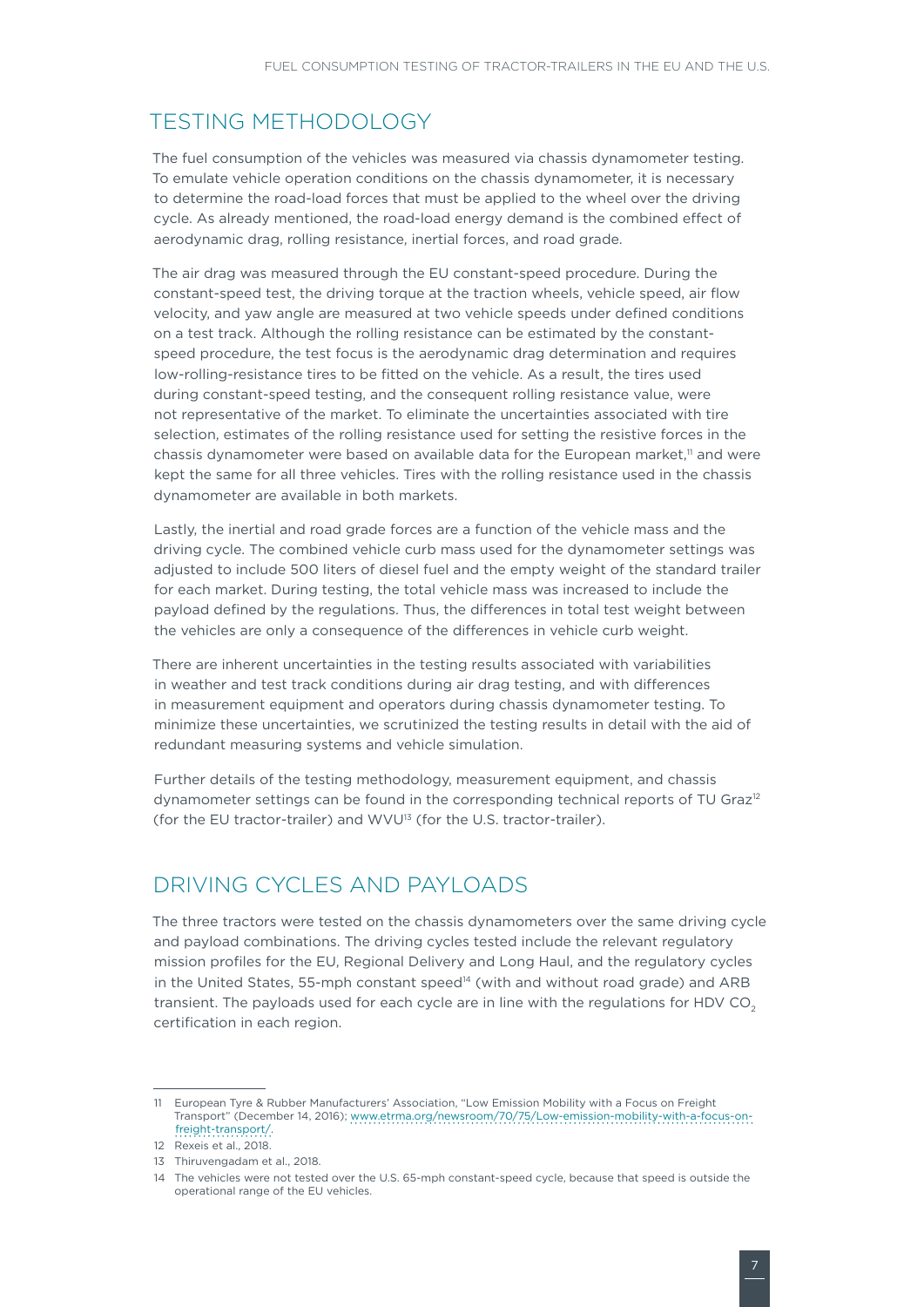This summary paper focuses on the results for the EU Long Haul cycle, shown in [Figure](#page-7-0)  3. The EU regulatory payload for tractor-trailers over the Long Haul cycle is 19.3 tonnes. The results for the complete set of drive cycles and payloads tested can be found in the Annex and in the reports of TU Graz<sup>15</sup> and WVU<sup>16</sup> for the EU and U.S. trucks, respectively.



<span id="page-7-0"></span>**Figure 3.** Vehicle speed target and road grade as a function of distance for the EU Long Haul cycle.

## FUEL CONSUMPTION COMPARISON

The fuel consumption over the EU Long Haul cycle for each of the trucks tested is shown in [Figure 4](#page-7-1). The measured fuel consumption of the BIC-US and BIC-EU trucks was 30.1 and 29.9 liters per 100 km, respectively. This allows us to conclude that there are not significant fuel consumption differences between the best-in-class trucks of both regions. Nonetheless, the small difference in fuel consumption between the U.S. and EU best-in-class trucks falls within the experimental uncertainty<sup>17</sup> of the chassis dynamometer testing and does not allow us to establish a clear ranking between the trucks. At 32.6 liters per 100 km, the AVG-EU truck exhibited a fuel consumption 9% higher than the BIC-EU truck.

As previously mentioned, it is useful to consider the fuel consumption as the product of the powertrain efficiency and the road-load energy demand. The sections below analyze these two areas in detail, attempting to gain further insight into the differences in measured fuel consumption.



<span id="page-7-1"></span>**Figure 4.** Measured fuel consumption on the chassis dynamometer over the EU Long Haul cycle. Error bars represent a 3% uncertainty associated with chassis dynamometer testing.

<sup>15</sup> Rexeis et al., 2018.

<sup>16</sup> Thiruvengadam et al., 2018.

<sup>17</sup> TU Graz estimated an uncertainty of 3% in the fuel consumption measurements on the chassis dynamometer.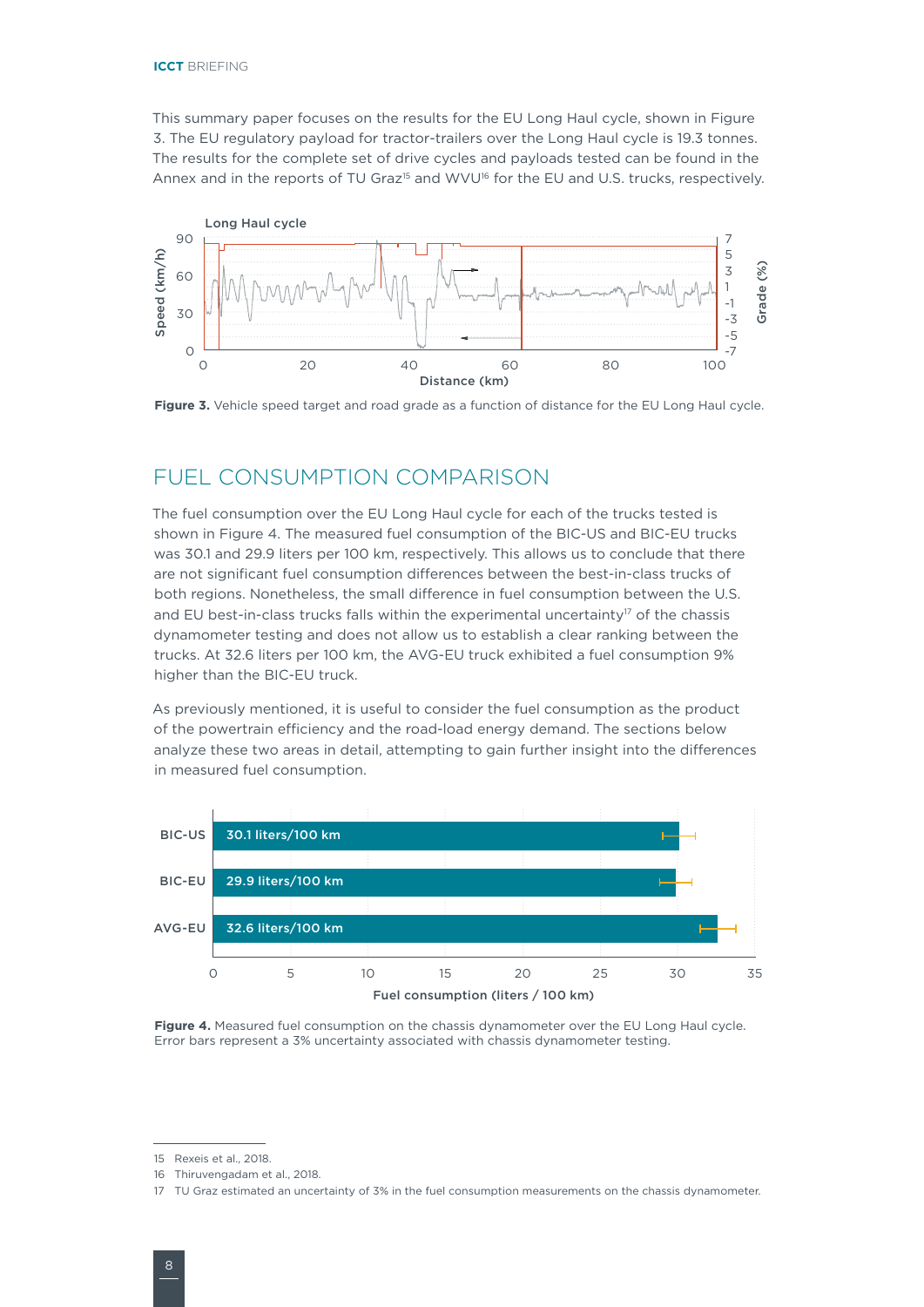#### **POWERTRAIN EFFICIENCY**

The powertrain efficiency of the tested vehicles is shown in [Figure](#page-8-0) 5, using the powertrain BSFC as a metric. The BIC-US and BIC-EU trucks showed similar powertrain efficiencies at 205 g/kWh<sub>wheel</sub> and 202 g/kWh<sub>wheel</sub>, respectively. The AVG-EU truck had a BSFC of 227 g/kWh<sub>wheel</sub>, 11% higher than that of the BIC-EU truck.



<span id="page-8-0"></span>**Figure 5.** Powertrain efficiency, quantified as the measured fuel consumption per unit of work at the wheel. Error bars represent a 3% uncertainty associated with chassis dynamometer testing.

Quantifying the engine efficiency, or its BSFC, would provide additional information to understand the differences in powertrain efficiency. This would require the measurement of the engine output work at the crankshaft, which cannot be done with the engine mounted on the vehicle and requires an engine dynamometer. However, the engine work can be approximated using the engine torque and speed signals that are broadcast within the information network of the vehicle, called CAN bus. These signals are estimates used for the vehicle and powertrain control. Engine torque from the CAN bus has a lower accuracy than when measured on an engine dynamometer. From provisions in emission legislation, the engine torque values in the CAN bus data can have a maximum 5% inaccuracy.



<span id="page-8-1"></span>Figure 6. Average and peak efficiency estimated from the fuel consumption, as measured by the chassis dynamometer, and the work at the engine's crankshaft, as estimated from the CAN bus. Error bars represent a 5% uncertainty associated with the maximum inaccuracy expected from the CAN bus signals.

[Figure 6](#page-8-1) shows the engine's efficiency averaged over the EU Long Haul cycle, as well as the highest engine efficiency identified in the engine map in the typical range of engine speed during cruising. The BIC-US engine showed the highest cycle-average efficiency of 43% and a peak efficiency of 47.0%. The BIC-EU engine exhibited similar values, with a cycle-average efficiency of 42.6% and a peak efficiency of 46.8%. The AVG-EU vehicle was measured to have a 41% cycle-average efficiency and a 44.9% peak efficiency. However, the differences in efficiency fall within the uncertainty range resulting from the use of engine torque data from the CAN bus.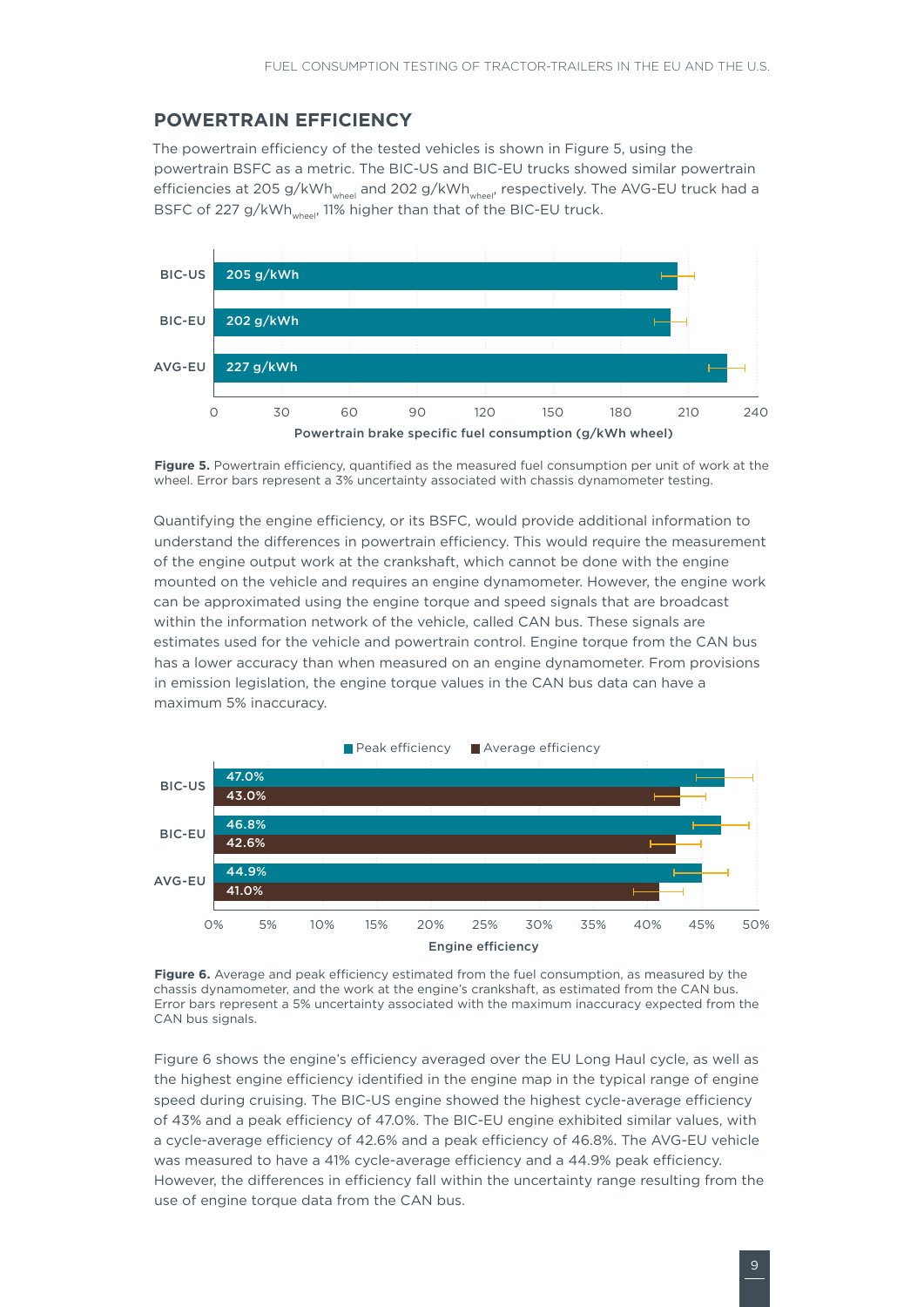#### **ROAD-LOAD ENERGY DEMAND**

For comparison of the road-load energy demand of the tested vehicles, it is useful to analyze the differences in performance for each of the road-load components: aerodynamic drag, rolling resistance, inertial forces, and road grade.

The energy consumption resulting from aerodynamic resistance is directly proportional to the drag coefficient. The dimensional limits imposed by the regulations in the EU and the United States have affected the overall tractor design in each region. Regulations in the EU set a length limit of 16.5 m for tractor-trailers, measured from the most forward point to the most rearward point of the whole vehicle. In the United States, the total overall length of the tractor-trailer is not restricted; only the trailer length is, ranging between 14.6 and 18 m, depending on the state. As a result, trucks in the EU are designed as cab-over-engine to minimize the tractor length and maximize the trailer's dimensions.

A recently adopted regulation in the EU, Directive (EU) 2015/719, amends the dimensions and weight limits for HDVs in the EU set by Directive 96/53/EC. The directive from 1996 had set a length limit of 16.5 m for tractor-trailers. Its 2015 amendment allows for HDVs to exceed this maximum length, provided that their cabs deliver improved aerodynamic performance, energy efficiency, and safety performance, and that they do not result in an increase in load capacity. However, it is not expected that truck manufacturers in the EU will move away from the cab-over-engine design.

In the United States, the cabins are designed with an elongated frontal engine compartment, resulting in greater freedom for aerodynamic design. However, the absence of overall length limits allows for a larger gap between the tractor and trailer, which increases the air drag.<sup>18</sup>



<span id="page-9-0"></span>**Figure 7.** Air drag coefficient as measured by regulatory EU constant-speed test. Error bars are set to 7.5%, which is the tolerance allowed by the EU for the conformity of production testing of the air drag.

The air drag coefficient was determined experimentally by measuring the torque at the wheels under constant-speed operation, following the provisions established by the CO<sub>2</sub> certification regulation for EU HDVs. The experimental results for the three vehicles tested are shown in [Figure](#page-9-0) 7. The BIC-US tractor-trailer was measured to have the lowest drag coefficient, at 0.48, followed by the AVG-EU at 0.51 and the BIC-EU at 0.54. It was an unexpected result that the AVG-EU tractor-trailer exhibited better aerodynamic performance than the BIC-EU. Because many aggregated design features contribute to the overall air drag, it was not possible to identify the source of the differences in aerodynamic performance.

<sup>18</sup> Thorsten Frank, "Aerodynamik von schweren Nutzfahrzeugen—Stand des Wissens" (Forschungsvereinigung Automobiltechnik e.V., Berlin, 2012); <www.vda.de/de/services/Publikationen/fat-schriftenreihe-241.html>.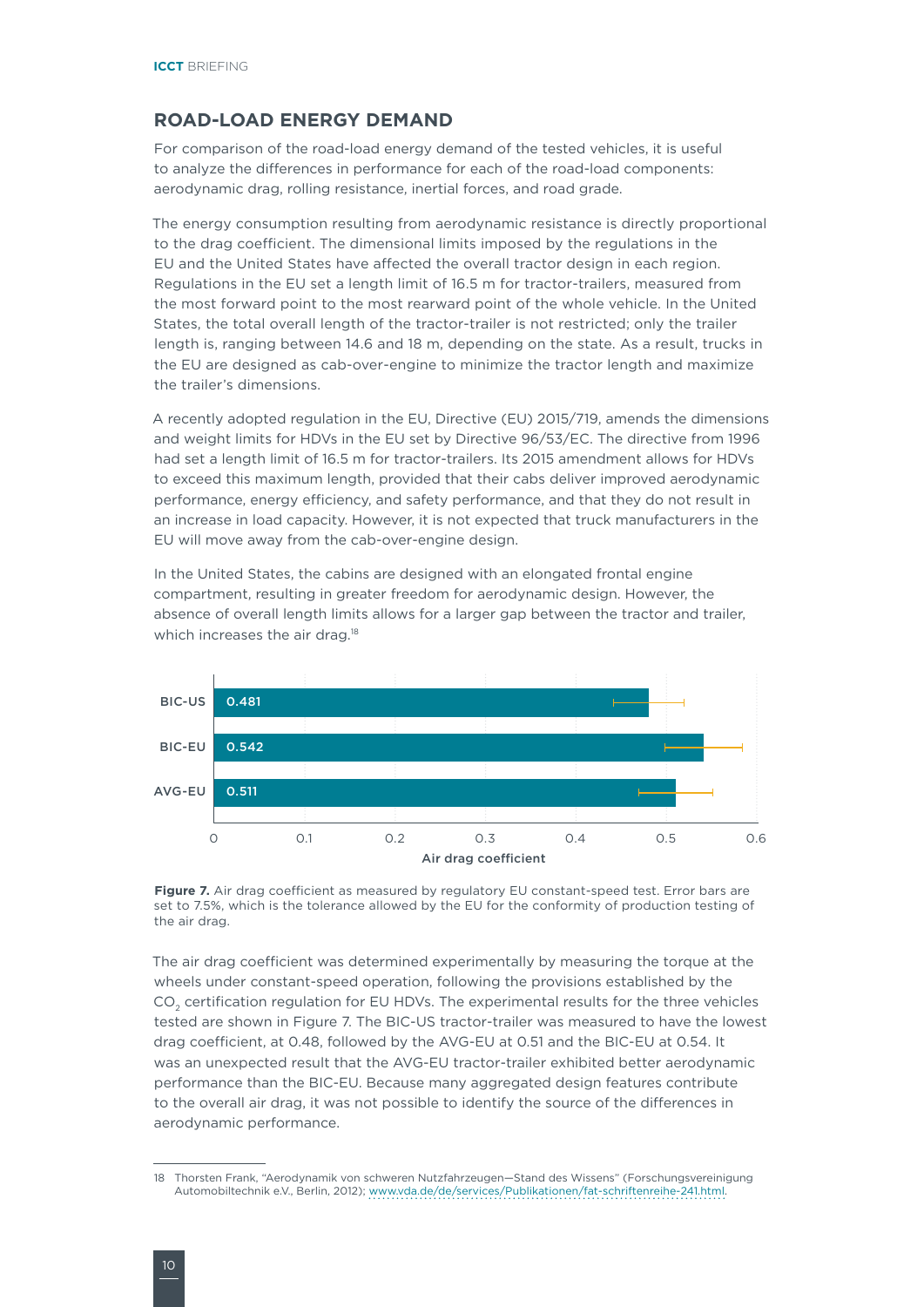To eliminate the uncertainties associated with tire selection, the rolling resistance coefficient used in the chassis dynamometer was estimated from available market data and was kept the same for all three vehicles. Therefore, the differences in total rolling resistance stem from differences in the curb vehicle mass. In the same way, because the vehicles are evaluated over the same driving cycle and payload, the differences in inertia and road grade forces are the result of the vehicle curb mass. The curb masses of the tractor-trailer combinations, corrected to account for the mass of 500 liters of diesel fuel, are shown in [Figure](#page-10-0) 8.



<span id="page-10-0"></span>

Although the inertial and road grade components of the road load are conservative forces (i.e., the energy input can be in principle recuperated), the energy is dissipated in the form of heat as a result of the braking required to follow the speed trace imposed by the driving cycle. The inertial and road-load forces are directly proportional to the total vehicle mass. Accounting for the 19.3 tonnes of payload over the EU Long Haul cycle, the differences in curb weight result in a 5.6% higher total mass for the BIC-US tractor-trailer with respect to the BIC-EU. The AVG-EU tractortrailer had a 1.1% lower total mass. Nonetheless, these differences have a minor effect on the overall fuel consumption over the EU Long Haul cycle (see [Figure 3](#page-7-0)) because the speed is relatively constant over the cycle.

The average road-load work applied by the chassis dynamometer at the drive wheels of the tested tractors is shown in [Figure](#page-10-1) 9. At 1.17 kWh/km, the AVG-EU truck has the lowest road-load energy demand, due mainly to its lower air drag coefficient and lower curb mass. The road-load demand of the BIC-EU truck is approximately 3.5% higher than the AVG-EU truck, with 1.21 kWh/km. At 1.22 kWh/km, the BIC-US resulted in a road-load energy demand similar to that of the BIC-EU.



<span id="page-10-1"></span>**Figure 9.** Distance-specific work applied by the chassis dynamometer on the wheels. Error bars are set to approximately 3%, representing only the impact of the uncertainties in aerodynamic testing. The uncertainty in the vehicle mass measurement is negligible. The same rolling resistance coefficient was used for all trucks.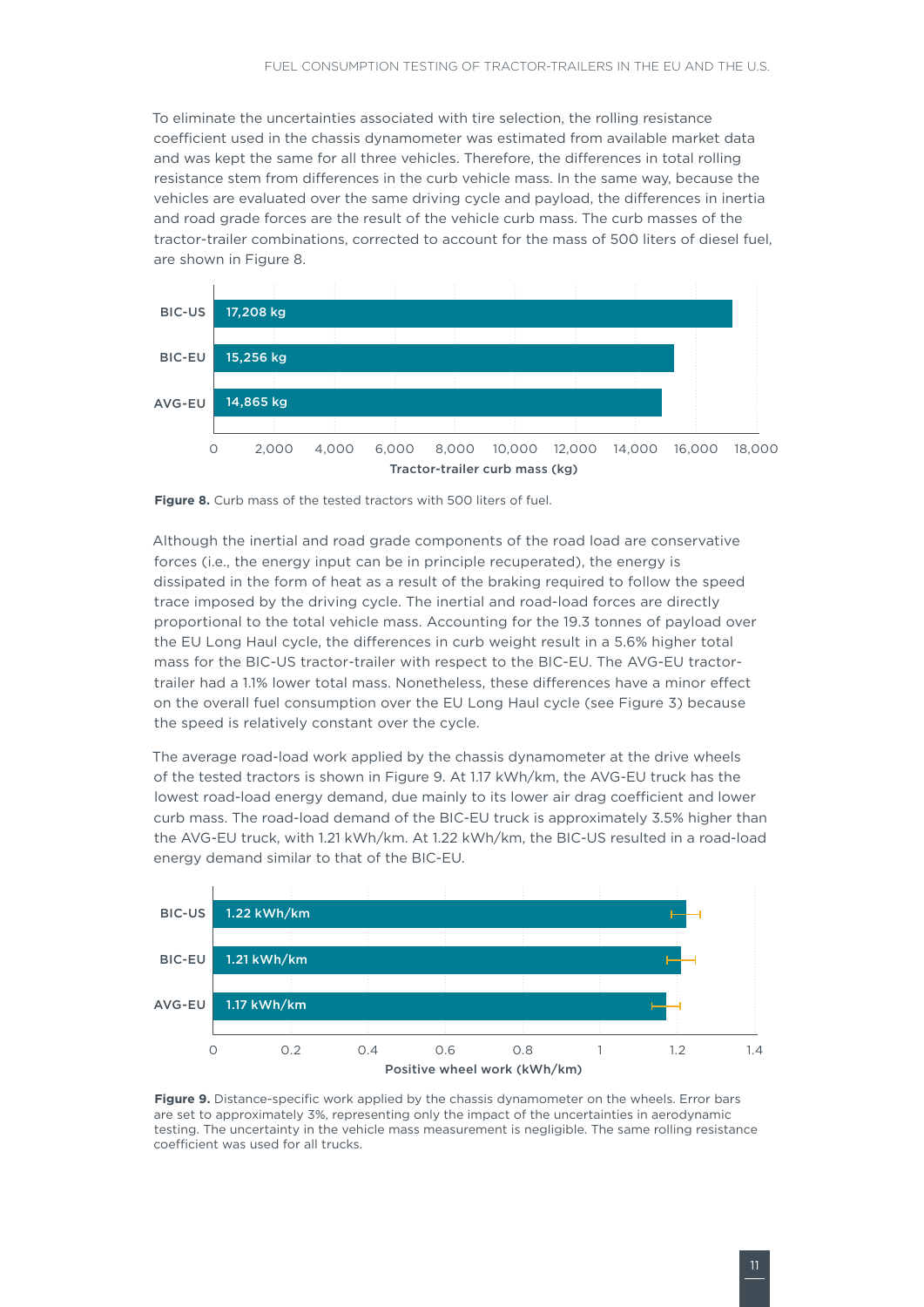[Figure 1](#page-11-0)0 shows the energy consumption of the individual road-load components (i.e., aerodynamic drag, rolling resistance, inertial forces, and road grade), averaged over the Long Haul cycle, for the BIC-EU and BIC-US tractor-trailers. The advantages in road-load energy demand from the better aerodynamic drag performance of the BIC-US, relative to the BIC-EU, are entirely offset by higher rolling resistance losses. Despite having used the same rolling resistance coefficient, the higher curb mass of the BIC-US increases the total rolling resistance force with respect to the BIC-EU truck. In the same way, the cycleaveraged inertial and road grade losses increase slightly in the BIC-US tractor-trailer when compared to its EU counterpart.



<span id="page-11-0"></span>**Figure 10.** Individual contributions of components to the total road-load energy demand for the BIC-EU and BIC-US tractor-trailers over the EU Long Haul cycle.

#### SUMMARY

The ICCT commissioned a testing project, carried out by Graz University of Technology and West Virginia University, to measure the fuel efficiency of three tractor-trailers: a typical EU tractor-trailer, a best-in-class EU tractor-trailer, and a best-in-class U.S. tractor-trailer. The results show a substantial fuel consumption difference between the best-in-class tractor-trailer and the typical tractor-trailer in the EU. Over the EU Long Haul cycle, the best-in-class truck consumed 29.9 liters per 100 km; the typical tractortrailer, at 32.6 liters per 100 km, consumed 9% more fuel. The higher engine efficiency, lower auxiliary power consumption, and higher mechanical efficiency of the transmission and drive axle of the best-in-class truck more than compensate for its higher air drag coefficient and slightly greater curb mass relative to typical EU tractor-trailer.

For a direct comparison of the fuel efficiency of tractor-trailers in two different regions, it is necessary to test the vehicles over the exact same set of driving cycles and payloads in a controlled laboratory environment. Accordingly, the EU Long Haul cycle, with its respective payload, was used for vehicle testing. For determination of the chassis dynamometer settings to reproduce the resistive forces at the wheel, the air drag coefficient was measured using the EU constant-speed procedure. The same tire rolling resistance value was used for all tractor-trailers to eliminate the uncertainties associated with tire selection. The results from this direct comparison show that at 30.1 liters per 100 km, the fuel consumption of the best-in-class U.S. tractor-trailer is similar to the best-in-class EU truck, which consumed 29.9 liters per 100 km. The differences in fuel consumption are within the expected error margin.

Phase 1 of the GHG standards for HDVs in the United States mandated a tractor-trailer fuel consumption reduction of 23% by 2017 with respect to the 2010 baseline. The